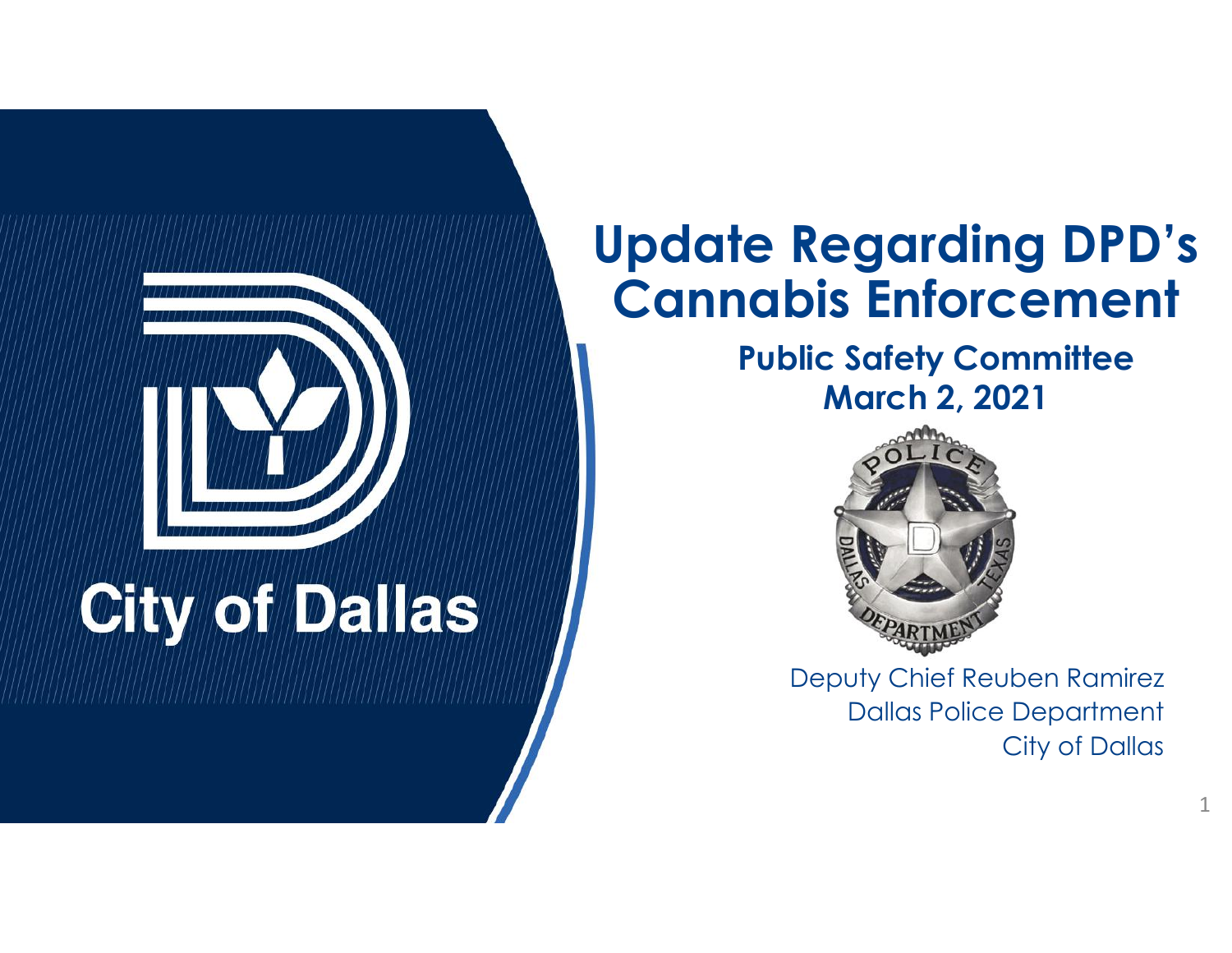## **Presentation Overview**



- •Current Marijuana Laws
- •February 2021 Marijuana Data
- •Purpose of Proposed Changes
- • Proposed Marijuana Enforcement Procedures
- •Testing Update
- Next Steps

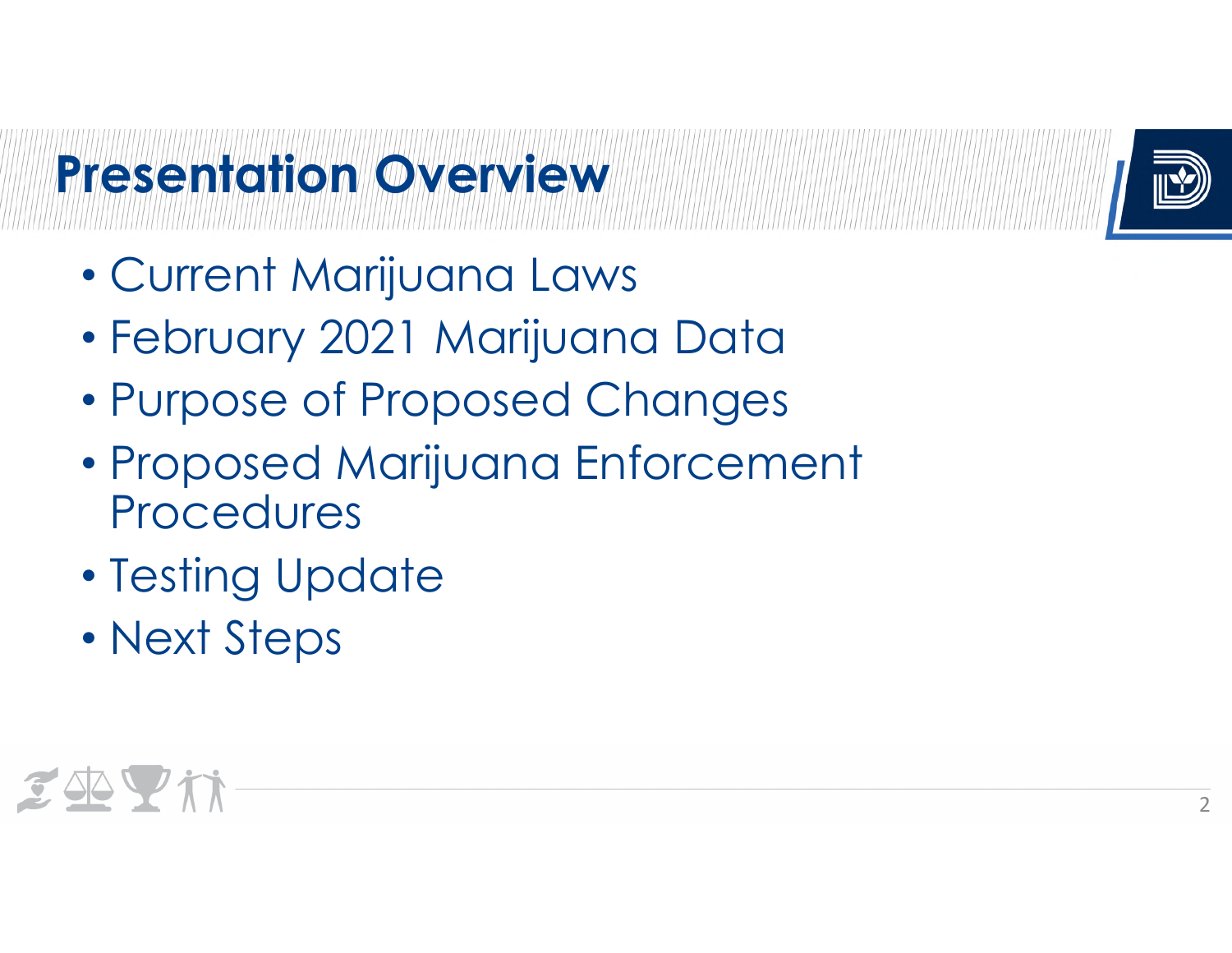#### **Current Marijuana Laws**



- Any usable amount of Marijuana is illegal
- Possession of Under 4 oz is eligible for a Cite & Release Citation
- Between 2 oz and 4 oz is a Class A Misdemeanor
- As of June 10, 2019, Hemp is legal to possess in Texas (House Bill 1325)
	- Hemp is Cannabis with a THC concentration of less than 0.3%

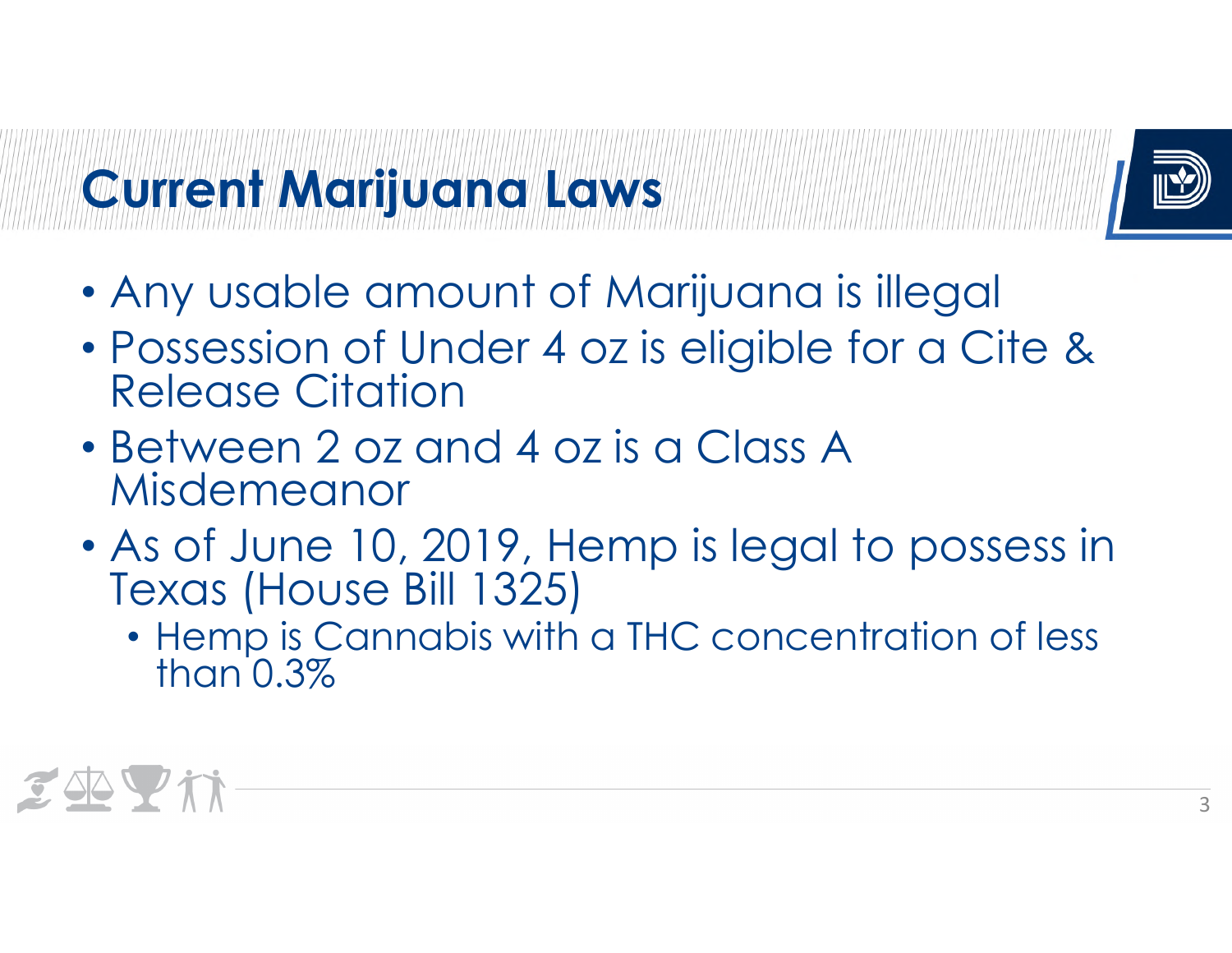

## **February 2021 Marijuana Data**

- February 1, 2021 to February 24, 2021
- Total # of all arrests: 1,996
	- Drug Related Arrests: 402 (20% of all arrests)
	- Marijuana Related Arrests: 183 (9% of all arrests)
		- Less than 2 oz: 140 (7% of all arrests 80% of all marijuana arrests)
		- Cite and Release: 9

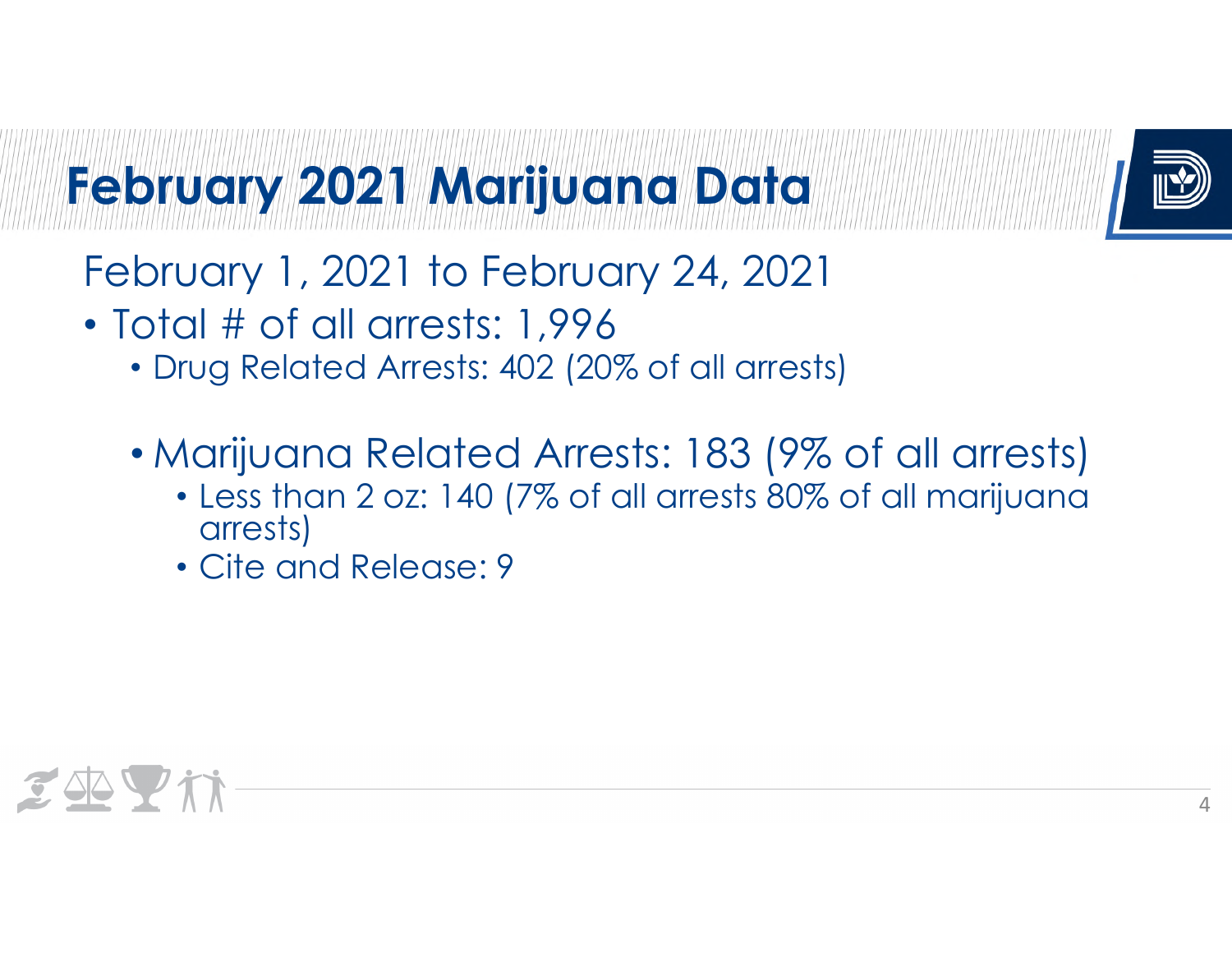#### **Purpose of Proposed Changes**



- Avoid the impact of arresting individuals for low level amounts of marijuana.
- Eliminate charges for individuals who are in<br>possession of marijuana for personal consumption<br>only
	- 70% of charges filed are indicative of possession not with intent to distribute.
- Lessen burden and time on DPD resources
	- •Processing evidence, booking and report writing.

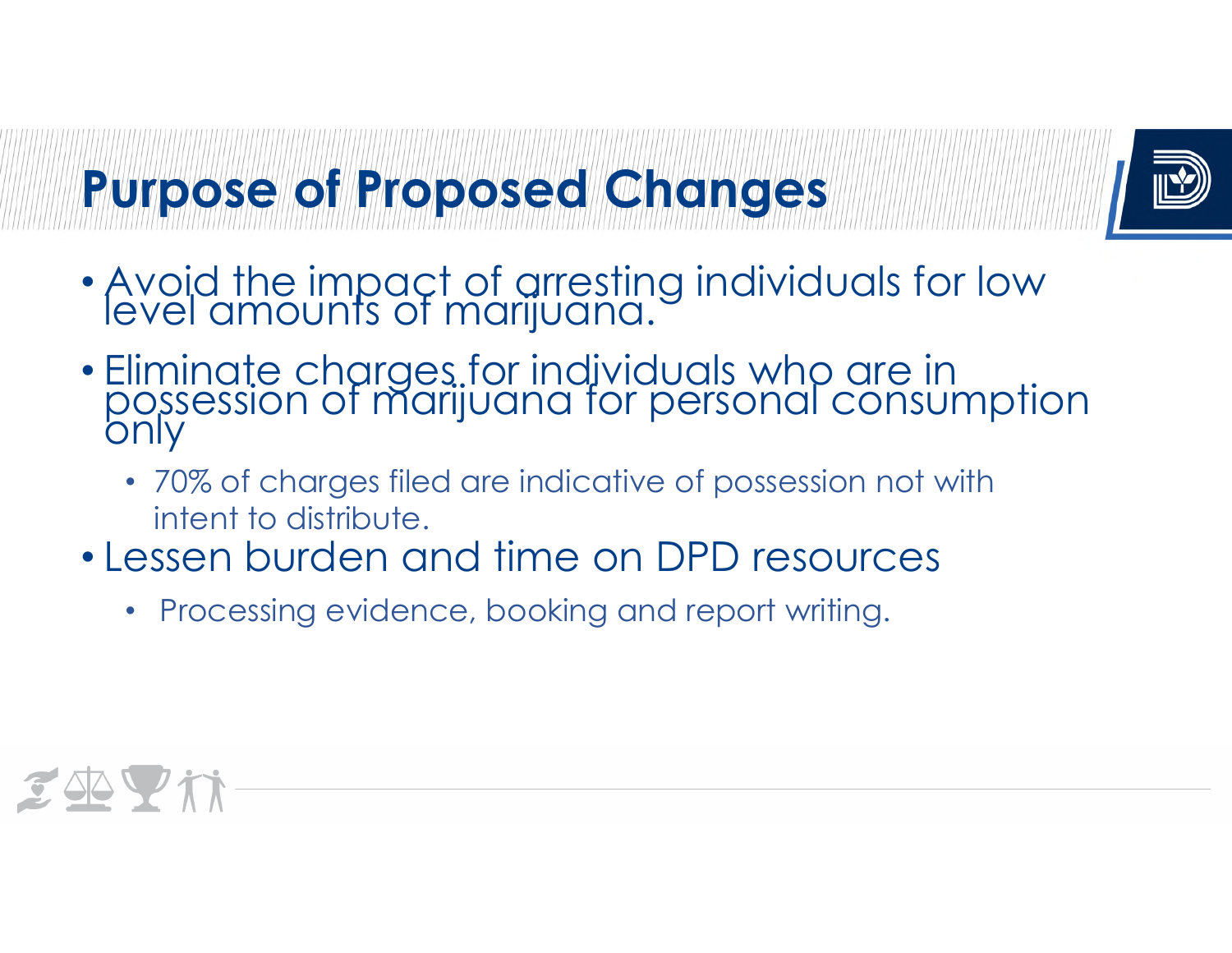### **Proposed Marijuana Enforcement Procedure**



- Officers **will not charge** offenders for marijuana possession of less than 2 ounces except for the following circumstances:
	- The possession of <2 ounces of marijuana is indicative of distribution
		- Multiple smaller individually baggies packaged for sale
		- Presence of digital scales, packs of empty baggies
		- Observed in hand-to-hand drug transactions
		- Offender was involved in a drug related call for police service or Narcotics Division investigation.
		- Any additional circumstances that would lead officers to believe that the marijuana the offender possessed was for resale and not personal consumption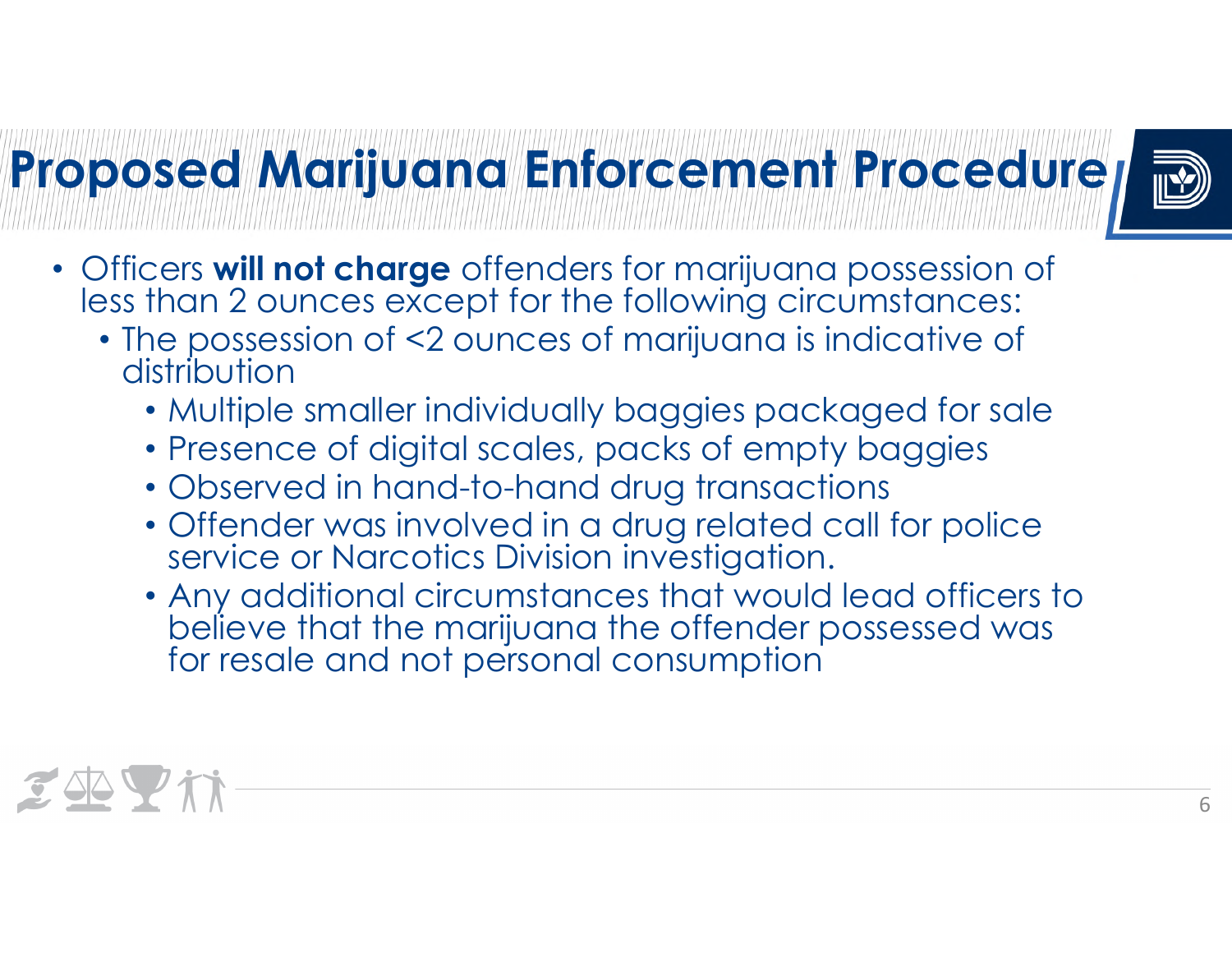**Proposed Marijuana Enforcement Procedure** 



- The offender possessed under 2 ounces of marijuana in conjunction with a firearm
- The offender has a criminal history with multiple convictions for violent offenses
- The offender has a companion charge for a Crimes Against Person in conjunction with the marijuana possession.

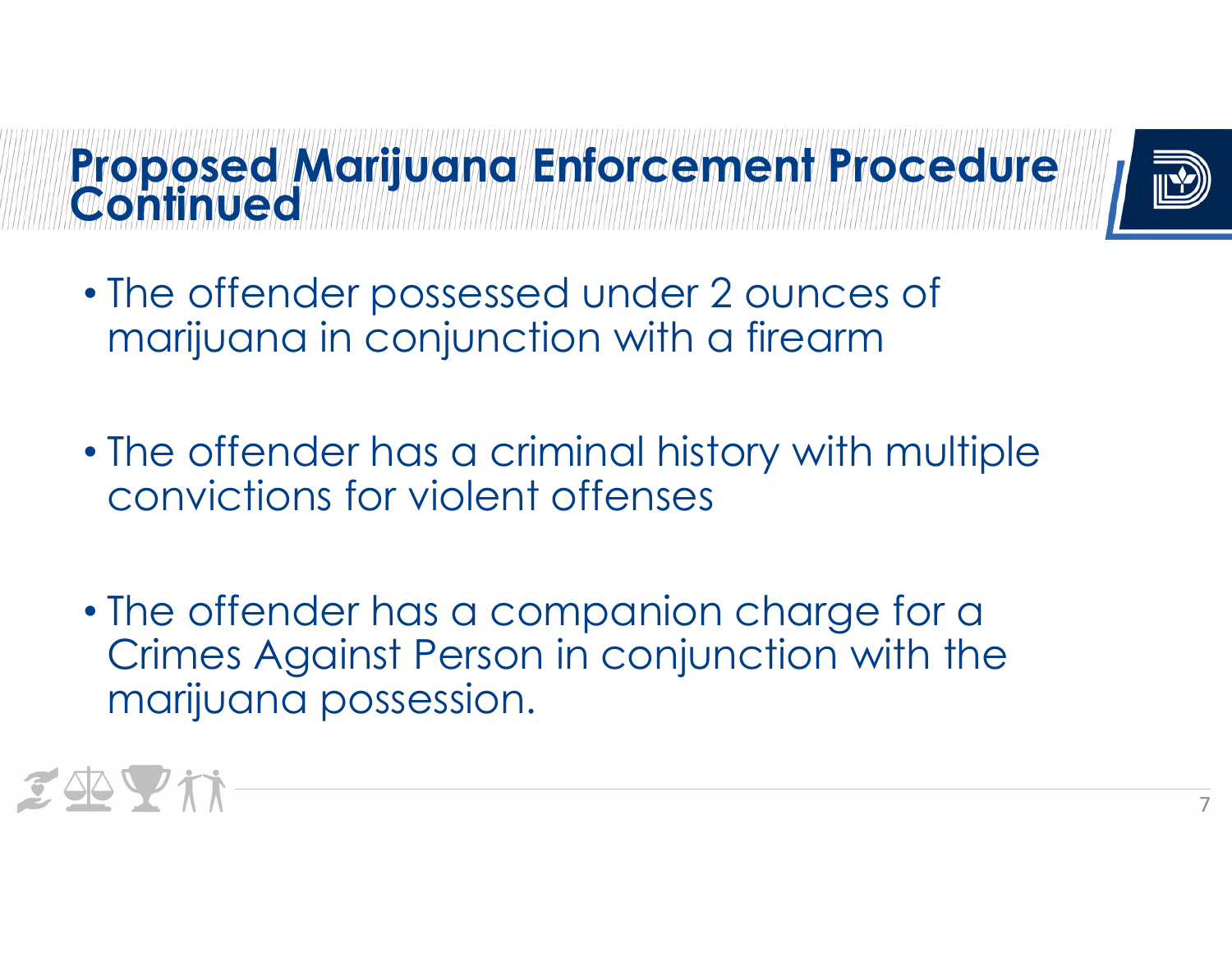**Proposed Marijuana Enforcement Procedure** 



- Officers **will not** charge the offender if:
	- The offender has a companion drug charge of a felony penalty grade.
	- The companion case is an active hold or arrest warrant
	- Circumstances of the possession indicate possession for personal consumption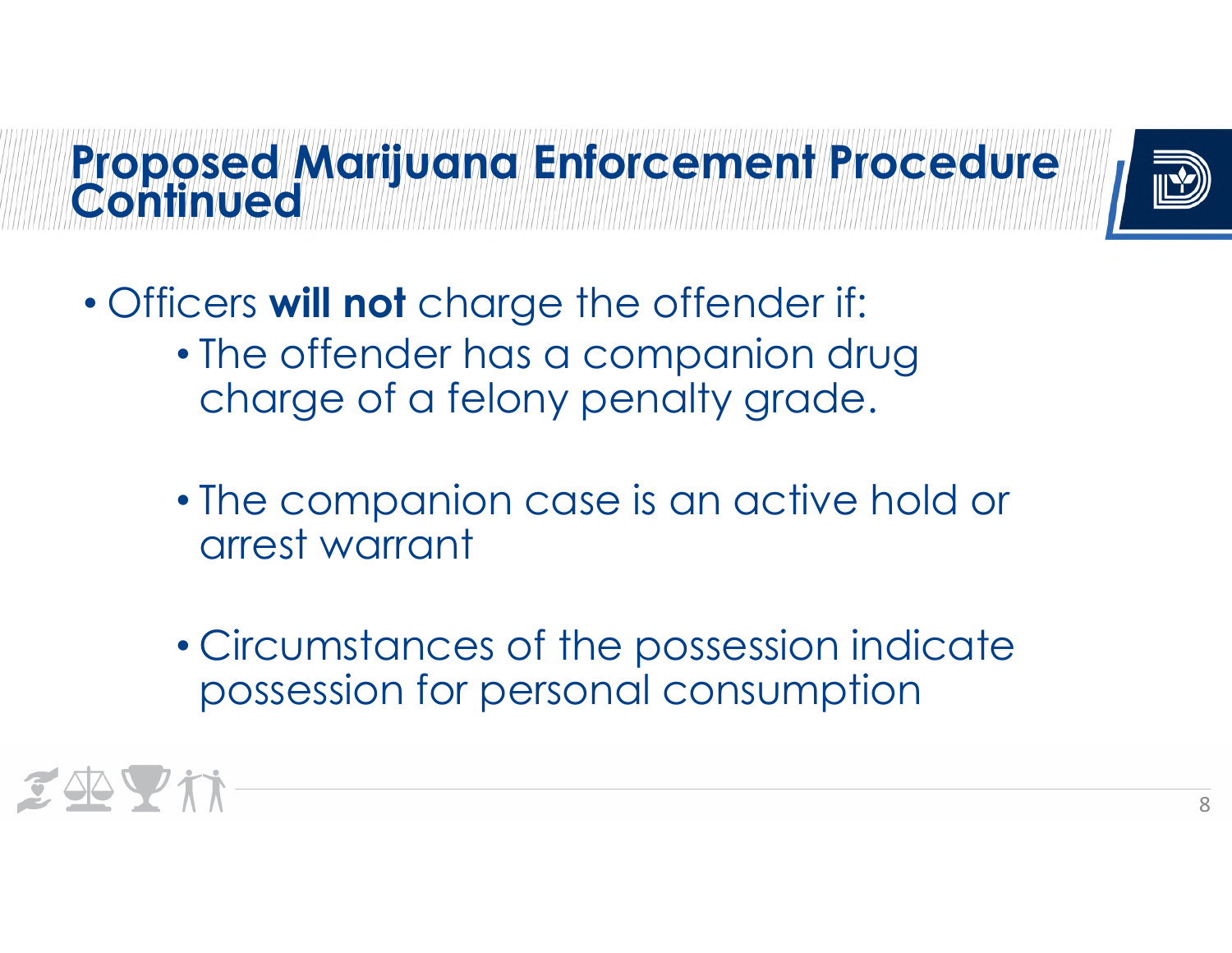### **Testing Procedures**



- Changes already implemented at DPD
- Marijuana is no longer automatically sent to SWIFSs for testing.
- Only Marijuana charges accepted by the DA's office is being sent to SWIFs for analysis.

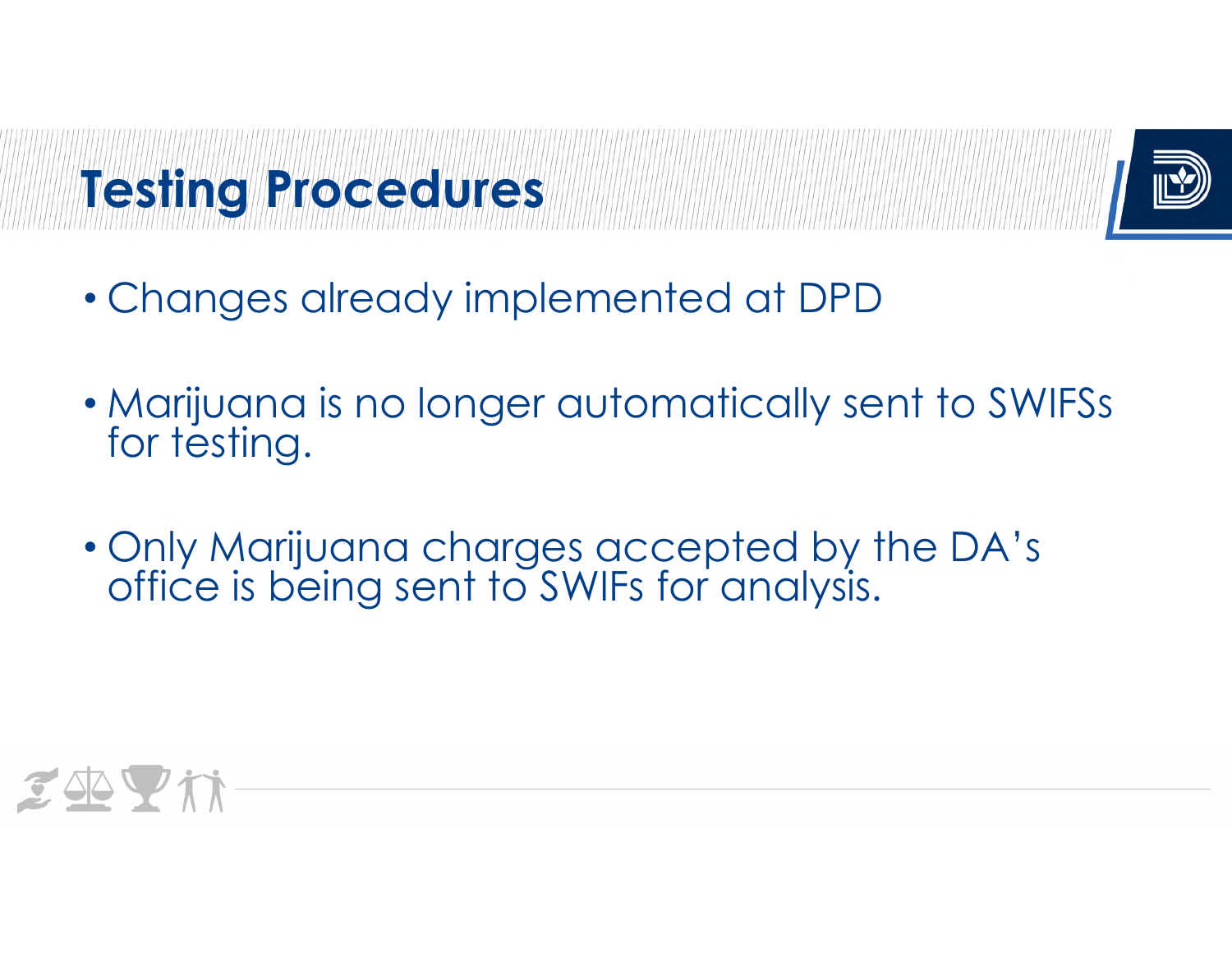# **Next Steps**



- Reporting procedures and documentation
	- Required reports
- Deposit locations for drug evidence
	- Maximize officer efficiency
	- Designated drug lock box locations
- Procedures for General Orders Implementation